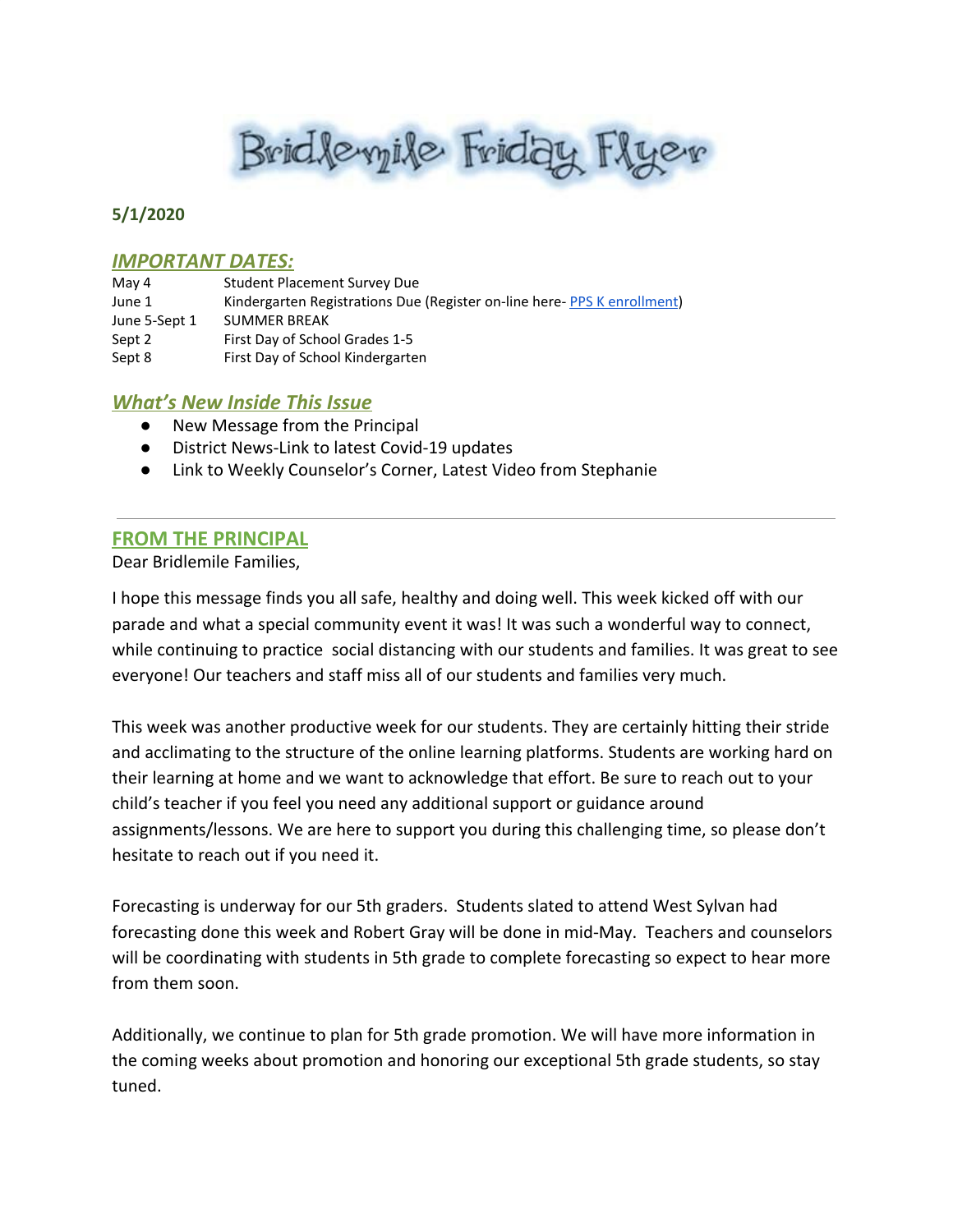In other news, I'd like to make you aware of a few important items:

- On **Monday, May 4th** office staff will be contacting families who have medications at school to schedule a no contact delivery/drop off. Our goal is to have all medications delivered by the end of Monday.
- Additionally, if a family is in need of a textbook to complete any assignments, then please email the office staff at bridlemile-office@pps.net and they will coordinate a time with you to pick the textbook up at the front entrance of the school.
- At this time the district is *not allowing* students/families access to retrieve personal items. When social-distancing orders are eased, then the district will establish a date and process for families to retrieve personal items.

It is hard to believe that the month of May is upon us! I will continue to keep you posted of any new developments as we approach the end of the school year. Please continue to take good care of yourselves during this very challenging and difficult time. I hope you all have a wonderful weekend filled with plenty of rest and enrichment for you and your family.

Warmly,

Brad Pearson

| Bridlemile Distance Learning Specials Schedule |             |            |            |          |              |  |  |
|------------------------------------------------|-------------|------------|------------|----------|--------------|--|--|
| Day                                            | Monday      | Tuesday    | Wednesday  | Thursday | Friday       |  |  |
| Subject                                        | Technology  | Music      | PF.        | PE.      | Library      |  |  |
| Teacher                                        | Mr. Stenger | Ms. Barlow | Ms. Morris | Mr. Urke | Ms. Dahinden |  |  |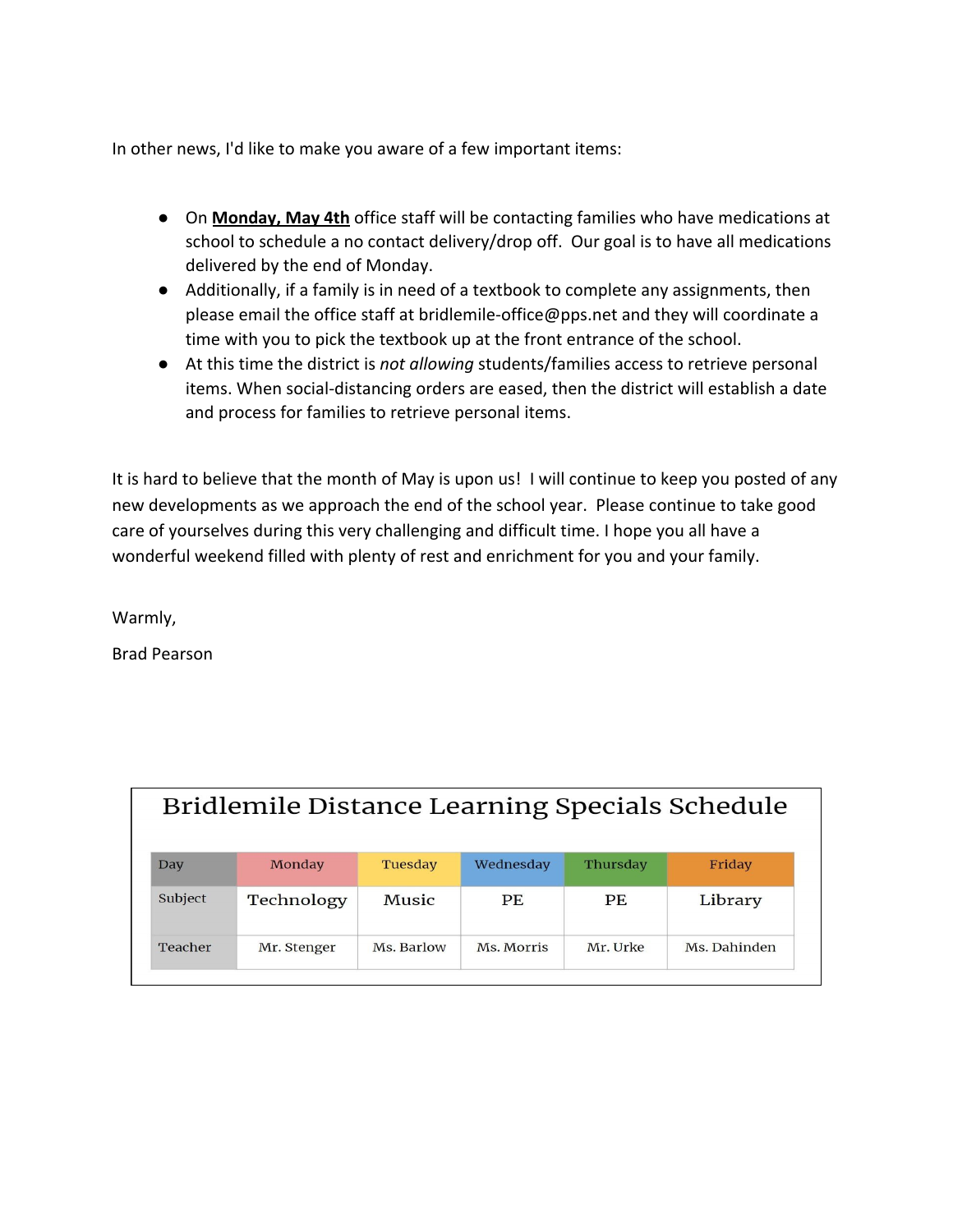# **FROM THE DISTRICT**

For the most updated Coronavirus information go to [pps.net/coronavirus](http://track.spe.schoolmessenger.com/f/a/oZfGYFGWlPSuz04Ea4-9gA~~/AAAAAQA~/RgRgZlDRP0QfaHR0cHM6Ly93d3cucHBzLm5ldC9jb3JvbmF2aXJ1c1cHc2Nob29sbUIKAABRHYVennNdt1IURnJlY2tsZTFAY29tY2FzdC5uZXRYBAAAAAE~)

### **Child Care**

For families who need child care services, please go to the PPS [COVID website,](https://www.pps.net/coronavirus) there is a link for emergency child care options.

#### **SNAP BENEFITS FOR FAMILIES**

Households financially impacted by the Coronavirus (COVID-19) may be able to qualify for The Supplemental Nutrition Assistance Program (SNAP). SNAP offers food benefits to eligible, low-income individuals and families. Find out if you are eligible and how to apply for food benefits.

<https://www.oregon.gov/DHS/ASSISTANCE/FOOD-BENEFITS/pages/index.aspx>

# **FROM THE OFFICE**

● Just a reminder that the Student Class Placement surveys need to be submitted by **Monday, May 4, 2020**.

### **To access the placement survey click here: <https://forms.gle/GtbG14DmEQwGAc3Y8>**

● Kindergarten Registration 2020-21: The building may be closed but registrations can be done on-line. Click [here](https://www.pps.net/Page/2899) to register your incoming kindergartener. The deadline is currently June  $1^{st}$  but we encourage everyone to register early! If you know of any families with incoming kinders, please help spread the word!

### **COUNSELOR'S CORNER**

This week's newsletter: [5/1 Counselor's Newsletter](https://drive.google.com/file/d/1X_a45zyfcl2oCFKBPzPSxCpZZLXlJNRD/view?usp=sharing)

For your student(s) to watch: Counselor Time with your host: Stephanie

Video edition #4: Take a break and sing Baby T-Rex with Hatch the Dinosaur.

<https://drive.google.com/open?id=1Y-ExXfyJzwnc9ZDq0NaeltTWVfGNFvqO>

### **PTA NEWS**

Hello Bridlemile,

The website will be updated this weekend with needs for next year lead chairs and board positions.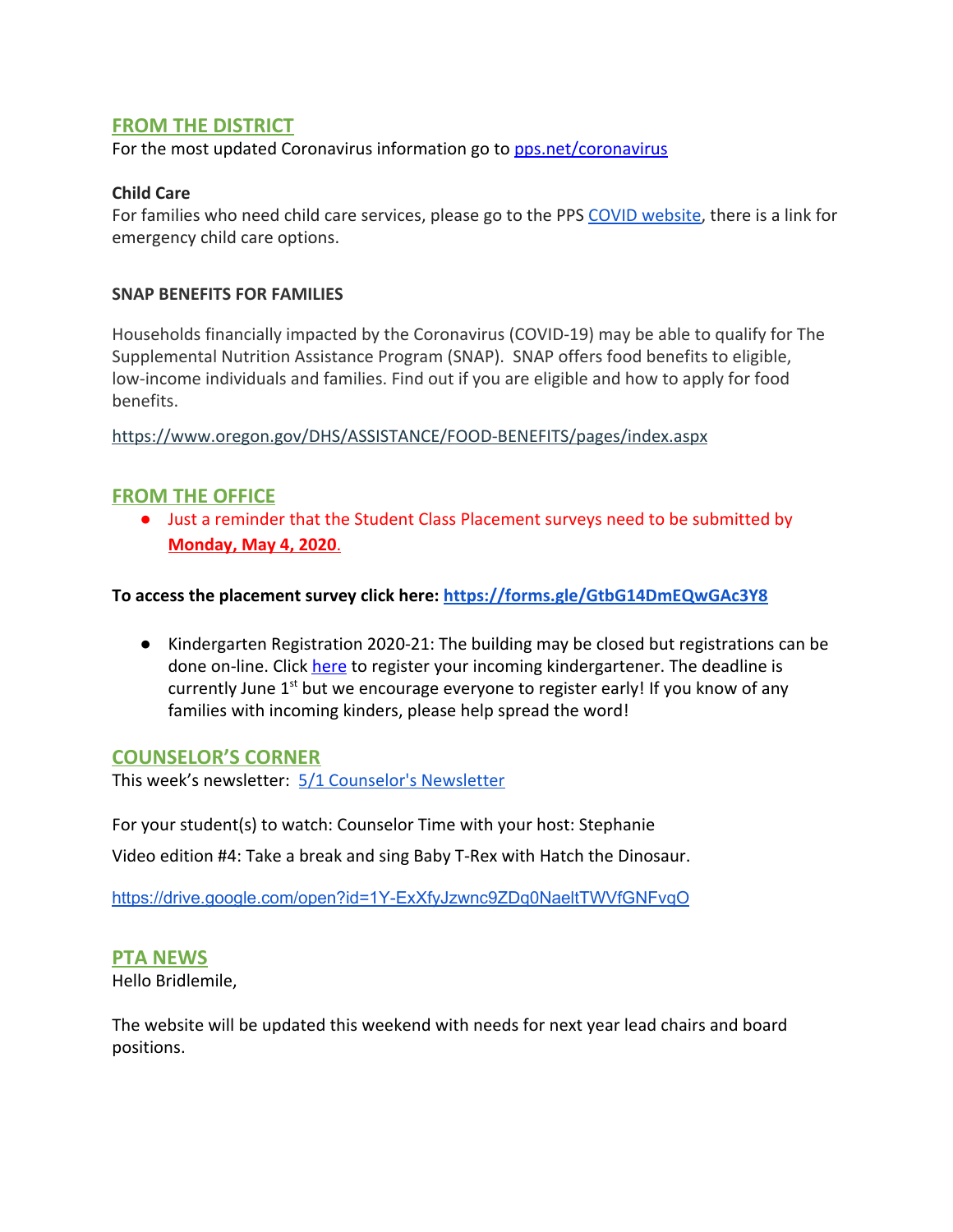In the weeks to come we will email an ask of volunteers to help assist with the items needed for the Outdoor Playground. There are items that can be made at home for the playground and we will send a list of those needs. There might be a great project on the list to do with your student!

If you or a community member are needing assistance with food/personal items, click on this link- [Covid Resources](https://drive.google.com/file/d/1JfPAhSCg3JPFRGRDofY_1dgcG0hsceKr/view) for additional resources available to you.

We will continue to post updates on our website! [www.bridlemileschool.org](http://www.bridlemileschool.org/)

Warmly, Your PTA

# **FOUNDATION NEWS**

#### Dear Parents–

We are so thankful for our community support during this time as we navigate this new environment. The Foundation is working to ensure that we have flexible funding to address community needs as we head into next year. As we are unable to take on any more school fundraising this Spring, we would like to encourage those of you who have already graciously donated this year and have companies that match your donations, to please finalize that matching paperwork so that we can take advantage of those additional funds. If you have any questions or need an itemized receipt, please reach out to me at kcornuelle@orrick.com.

For those of you who signed up for Spring and Summer easel parties as part of the auction benefit this year, we are obviously postponing these events due to the shelter-in-place order and the current Covid-19 risks, but we will be following up with you as to the rescheduled dates as soon as we have more direction and certainty.

Please stay safe and healthy. Despite being physically separated, we still have a strong school community that supports all of us.

Thanks so much, Kristin

# **SCHOOL CLUSTER NEWS**

#### Lincoln

Registration for Lincoln Youth Football in the fall (flag or tackle) is now open. Register now! Payment isn't needed until we know the season is happening! Click 'pay offline' at checkout, you will be guaranteed early bird pricing that lasts only through May. [click here to register](https://www.lincolnyouthfootball.info/)